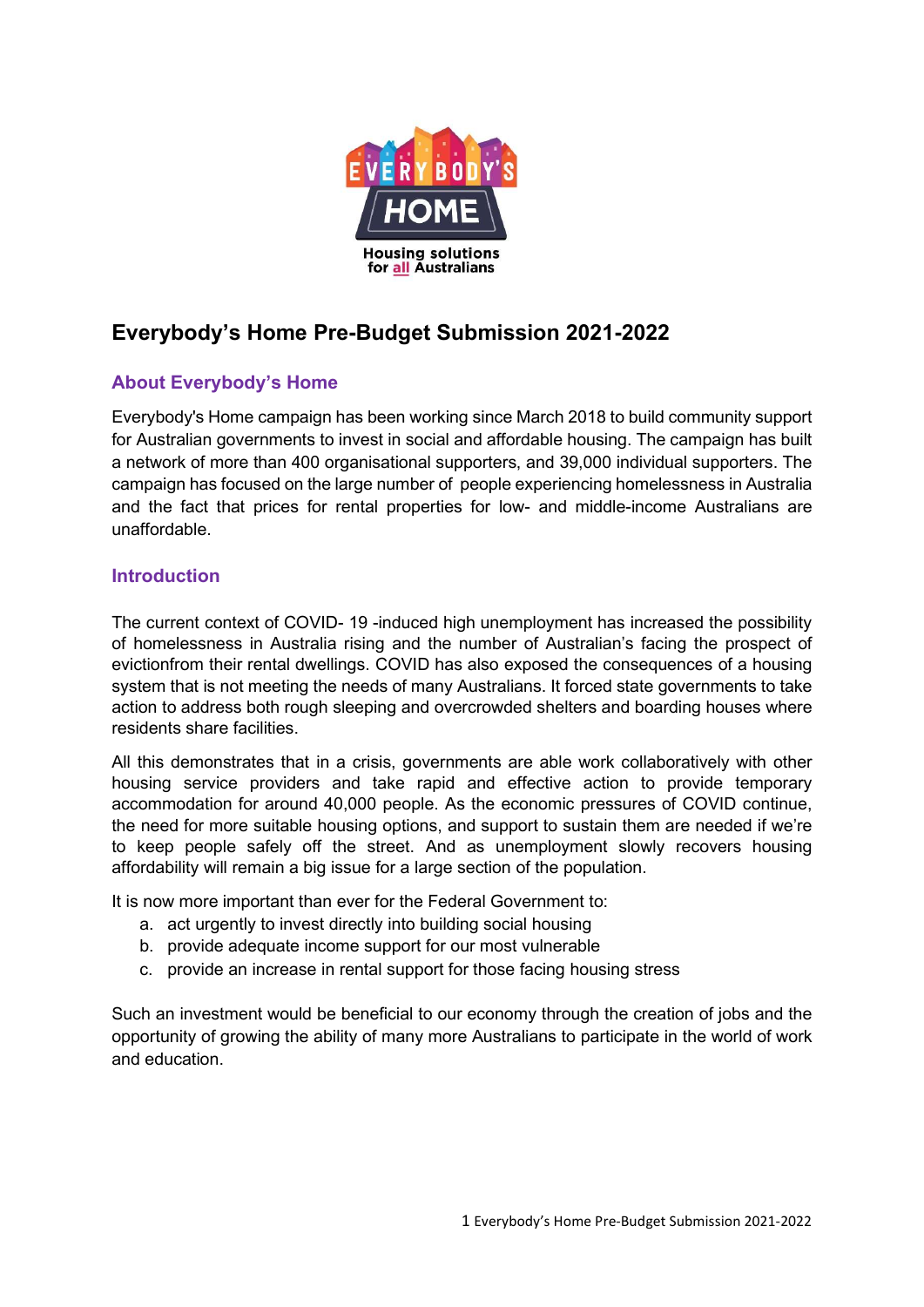# Key facts relating to housing

- The latest official figures (2016) show that 116,000 Australians are homeless on any given night. In capital cities, the past decade has seen homelessness rising far ahead of general population growth.<sup>1</sup>
- A study by Equity Economics commissioned by Everybody's Home which projected changes in housing stress and homelessness in Australia in relation to expected increases in unemployment suggested that on average homelessness could increase by nine per cent in 2021 and that 24 per cent more Australian families will experience housing stress this year due to the COVID-19 crisis.<sup>2</sup>
- When housing costs were taken into account, by 2015-16, more than three million Australians were living in poverty.<sup>3</sup>
- There are currently no dwellings affordable in the private market for households in the lowest income quintile. (ie.\$220 or less per week). While there are some homes affordable to households in the second bottom quintile (i.e. at no more than \$355 per week) the homes are increasingly unavailable to these households; being occupied by higher income earners.<sup>i</sup> The effect of COVID is to decrease affordability further. On the weekend of the 21 March 2020, of the approximately 70,000 rental properties advertised across Australia just nine properties in Australia were affordable to a person on the JobSeeker payment<sup>4</sup>.
- Using the projected number of households in Australia (ABS 2015) the number of social housing dwellings per 100 households has declined from 5.1 per 100 households in 2007–08 to 4.6 in 2017–18
- A 2019 report estimated that just to deal with the current social housing shortfall of over 430,000 dwellings there is a need for a national program producing just over 290,000 additional homes over the [20-year] projection period, or nearly 15,000 per year'.<sup>5</sup>

<sup>4</sup> Anglicare Australia, 2020, Rental Affordability Snapshot; National Report April 2020, p.9. <sup>5</sup> Lawson, J., Denham, T., Dodson, D., Flanagan, K., Jacobs, K., Martin, C., Van den Nouwelant, R., Pawson, H. and Troy, L. (2019) Social housing as infrastructure: rationale, prioritisation and investment pathway, AHURI Final Report No. 315, Australian Housing and Urban Research Institute

<sup>1</sup> Australian Bureau of Statistics 2018, https://www.abs.gov.au/ausstats/abs@.nsf/mf/2049.0

<sup>2</sup> https://everybodyshome.com.au/wp-content/uploads/2020/12/201215-Double-Return-Homelessness-Report-UpdatedProofed2.pdf

<sup>&</sup>lt;sup>3</sup> Hulse, K., Reynolds, M., Nygaard, C., Parkinson, S. and Yates, J. (2019) The supply of affordable private rental housing in Australian cities: short-term and longer-term changes, AHURI Final Report No. 323, Australian Housing and Urban Research Institute Limited, Melbourne, https://www.ahuri.edu.au/research/final-reports/323, doi:10.18408/ahuri-5120101.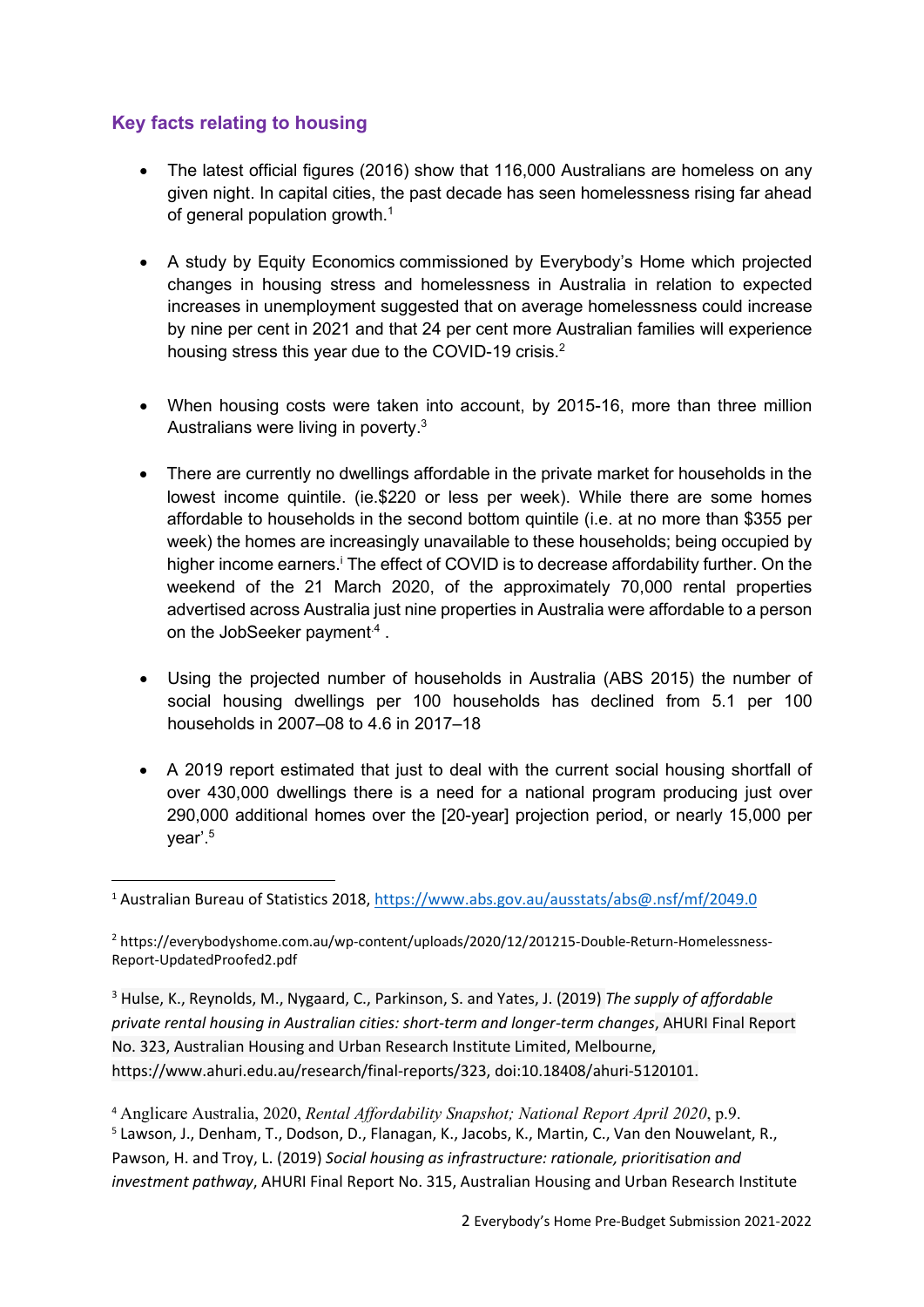- For every dollar invested in social housing, it is estimated to boost GDP by \$1.30. (KPMG 2012, Social Housing Initiative Review – Report to Housing Ministers' Advisory Committee).
- Unlike major transport projects, social housing construction can be undertaken at scale within 2-3 years of the policy announcement, and the jobs would be widely distributed across regions with high unemployment.
- The construction industry is facing significant job losses with the latest ABS Business Activity showing total building work done falling by 2.8 per cent to \$28.8 billion.

# The economic benefits of direct investment in social housing

Whilst government investing in social housing provides safe and stable environments to vulnerable and low waged households who cannot access suitable market housing, there is a lot of evidence that it can produce net financial gains in terms of overall cost to government.<sup>ii</sup> For every dollar invested in social housing construction, it is estimated to boost GDP by \$1.30.<sup>6</sup>

A report commissioned by Everybody's Home member-organisation CHIA (Community Housing Industry Association) shows "the available evidence suggests that the attainable wider social and economic benefits can be large for individuals and society, and in some cases can equal the funding gap that currently prevails in social and affordable housing provision." This is because the provision of social and affordable housing has a clear potential in improving national productivity by addressing problems that otherwise impose economic, social and/or environmental costs or by realising economic, social and environmental benefits<sup>7</sup>

Social housing is also a boon for the residential construction industry, a key part of the Australian economy and one of the country's major employers. In February 2020, 1.2 million people were employed in the construction industry, $8$  and residential construction is the second-

<sup>8</sup> SGS Economics and Planning 2020: Economic Impacts of Investing in Social Housing

Limited, Melbourne, https://www.ahuri.edu.au/research/final-reports/315, doi:10.18408/ahuri-5314001.

<sup>&</sup>lt;sup>6</sup> KPMG 2012, Social Housing Initiative Review - Report to Housing Ministers' Advisory Committee <sup>7</sup> Nygaard, C (2019) Social and Affordable Housing as Infrastructure

https://www.communityhousing.com.au/wp-content/uploads/2019/11/Social-and-affordable-housing-associal-infrastructure-FINAL.pdf?x33467

https://www.communityhousing.com.au/wp-content/uploads/2020/06/20200197-SHARP-Final-ReportSGS.pdf?x73896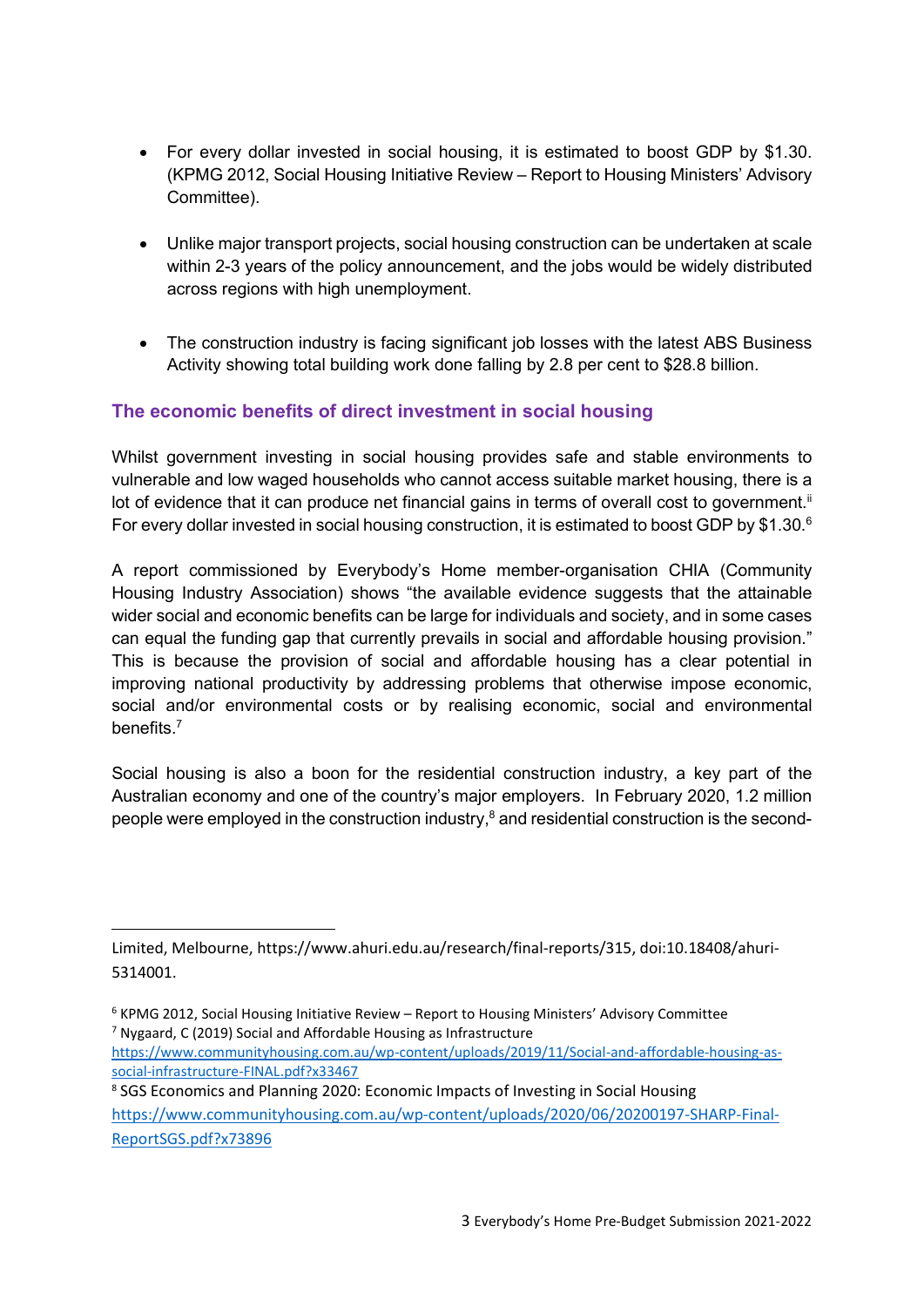largest economic multiplier of all industries with \$1 dollar invested realising almost \$3 in additional economic output.<sup>9</sup>

Whilst the HomeBuilder program combined with other home building grants offered by state governments has created a recent spike in borrowing for detached housing construction, according to the latest forecast by the National Housing Finance & Investment Corporation (NHFIC) the dwelling construction industry is forecast to collapse by 2022 and 2023 as the stimulus declines.<sup>10</sup>





#### Table 4.1: Annual change in demand and supply and supply-demand balance

| Year                                 | 2019     | 2020    | 2021    | 2022    | 2023      | 2024      | 2025      |
|--------------------------------------|----------|---------|---------|---------|-----------|-----------|-----------|
| Change in adjusted underlying demand | 192,400  | 136,400 | 54,200  | 91,600  | 144,700   | 178,800   | 175,300   |
| Change in annual underlying demand   | 177,600  | 142,500 | 58,200  | 69,900  | 111,600   | 150,700   | 155,100   |
| New net annual dwelling supply       | 188,900  | 170.000 | 180,900 | 159,600 | 120,500   | 128,300   | 148,300   |
| Supply-demand balance                | $-3.500$ | 33,600  | 126,700 | 68,000  | $-24.200$ | $-50,500$ | $-27.000$ |

From: State of the Nation's Housing 2020 report, published on 15/12/2020

Social housing could step in to partly address this reduction in the overall housing supply through a social housing investment program.

### Leveraging historically low bond rates to introduce a social housing acceleration renovation program (SHARP)

SHARP is a proposal for a short-term program<sup>11</sup> to deliver 30,000 social rental housing units over four years. Through Australian Government investment and with state/territory

<sup>9</sup> https://www.nhfic.gov.au/what-we-do/building-jobs-how-residential-construction-drives-theeconomy/

<sup>10</sup> https://www.nhfic.gov.au/research/thematics/state-of-the-nations-housing/

<sup>11</sup> https://www.communityhousing.com.au/wp-content/uploads/2020/05/SHARP-Full-Report-1.pdf?x73896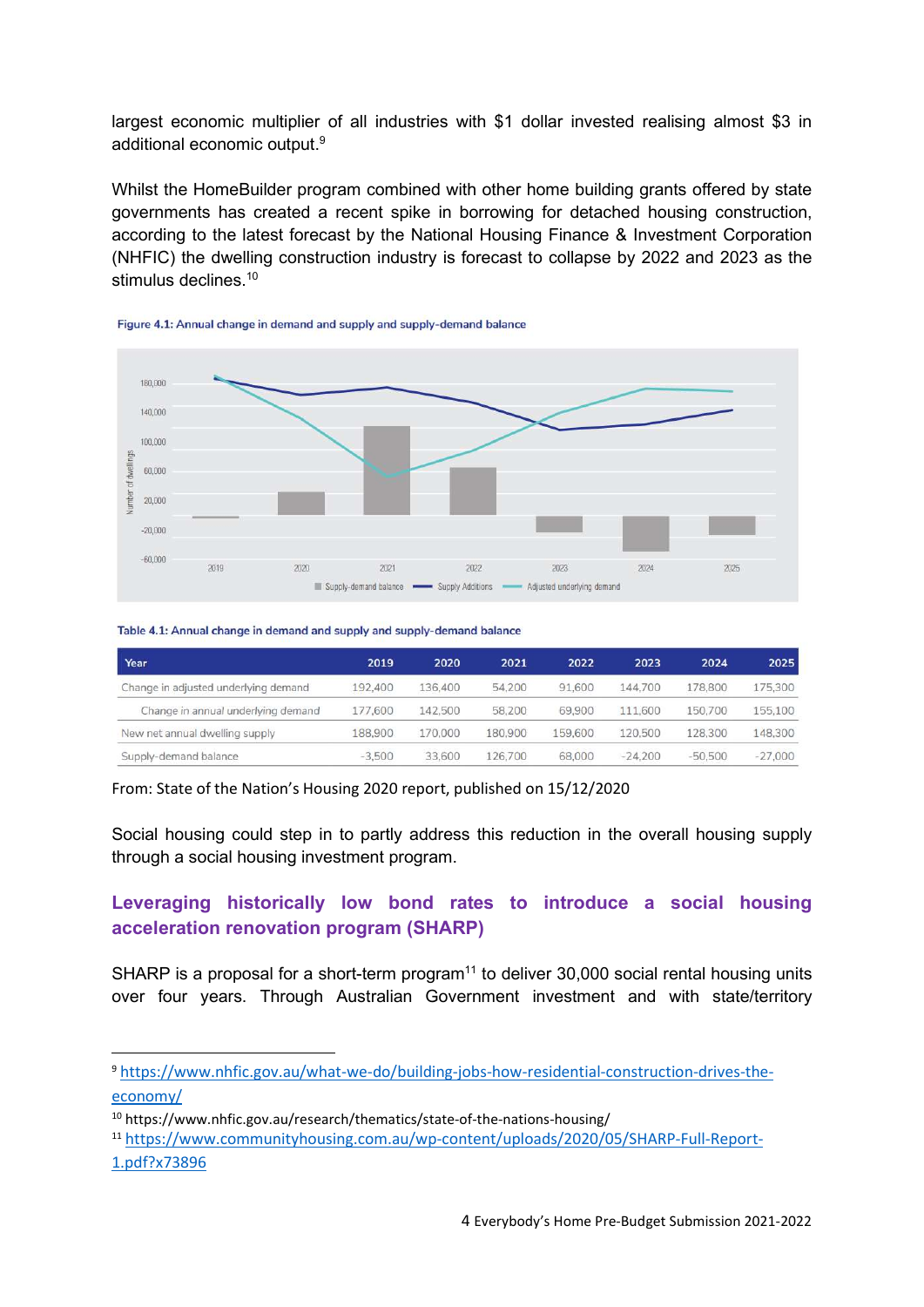contributions the support would enable 30,000 social housing units to be built and renovations to existing social housing.

The program will also boost residential construction activity and employment in the building industry at a time when residential construction for apartments has dropped significantly. Registered Community Housing Organisations would commission private sector builders to deliver the housing and thus stimulate the construction industry too. Modelling by SGS Economics and Planning estimates that on average between 15,500 and 18,000 FTE jobs per annum will be supported by SHARP. In addition, output would be raised by \$15 billion to \$18.2 billion in total over the four years of construction.<sup>12</sup>

The cost to the Government of SHARP would be around \$7.7 billion but these costs are assumed under the proposal to be shared with state and territory governments. There are also options for land contributions, philanthropic donations and cross subsidisation. As borrowing costs are at an all-time low, the cost to the Government will be relatively cheap.

With high unemployment set to linger for years to come, investing in building social housing is a smart economic choice that can both provide job opportunities and be a critical factor responding to growing homelessness in Australia. Currently, 55 per cent of people accessing homelessness services cite financial or housing issues as the main reasons for seeking assistance, and due to the unaffordability of the private market.<sup>13</sup>

Through a survey led by CHIA, Australian community housing providers have identified potential development projects which would deliver over 12,500 new homes over the next five years if supported by government investment. Projects include social and affordable rental housing and homes for sale. The mix of tenures in developments will in part be determined by the level of government support for the projects.

Most importantly these 12,500 homes would be built in metro and regional areas, bringing jobs to places that need it the most.  $14$ 

The latest (January 2021, ABS) figures show only two thirds of full-time time jobs lost in the COVID recession have been restored leaving one and a half million people unemployed. This means we have to revive the economy to bring back employment levels to not just restore the old level of unemployment but also to deal with the 200,000 new entrants.

We know that for every job vacancy, there are nine people looking for a job or more hours, and that this is even worse in many regional areas. Building social housing would invest both in construction jobs and have a multiplier effect by creating other jobs.

# Recommendation 1

Everybody's Home joins the Community Housing Industry Association (CHIA), National Shelter and Homelessness Australia to urge the Federal Government to invest in the Social Housing Acceleration Renovation Program (SHARP) proposal. The \$7billion investment would result in 18,000 jobs being created each year of the 4-year length of the project and create

<sup>12</sup> SGS Economics and Planning 2020

<sup>13</sup> Anglicare Australia, 2020, Rental Affordability Snapshot; National Report April 2020

<sup>14</sup> https://www.communityhousing.com.au/wp-content/uploads/2020/05/SHARP-Full-Report-1.pdf?x65959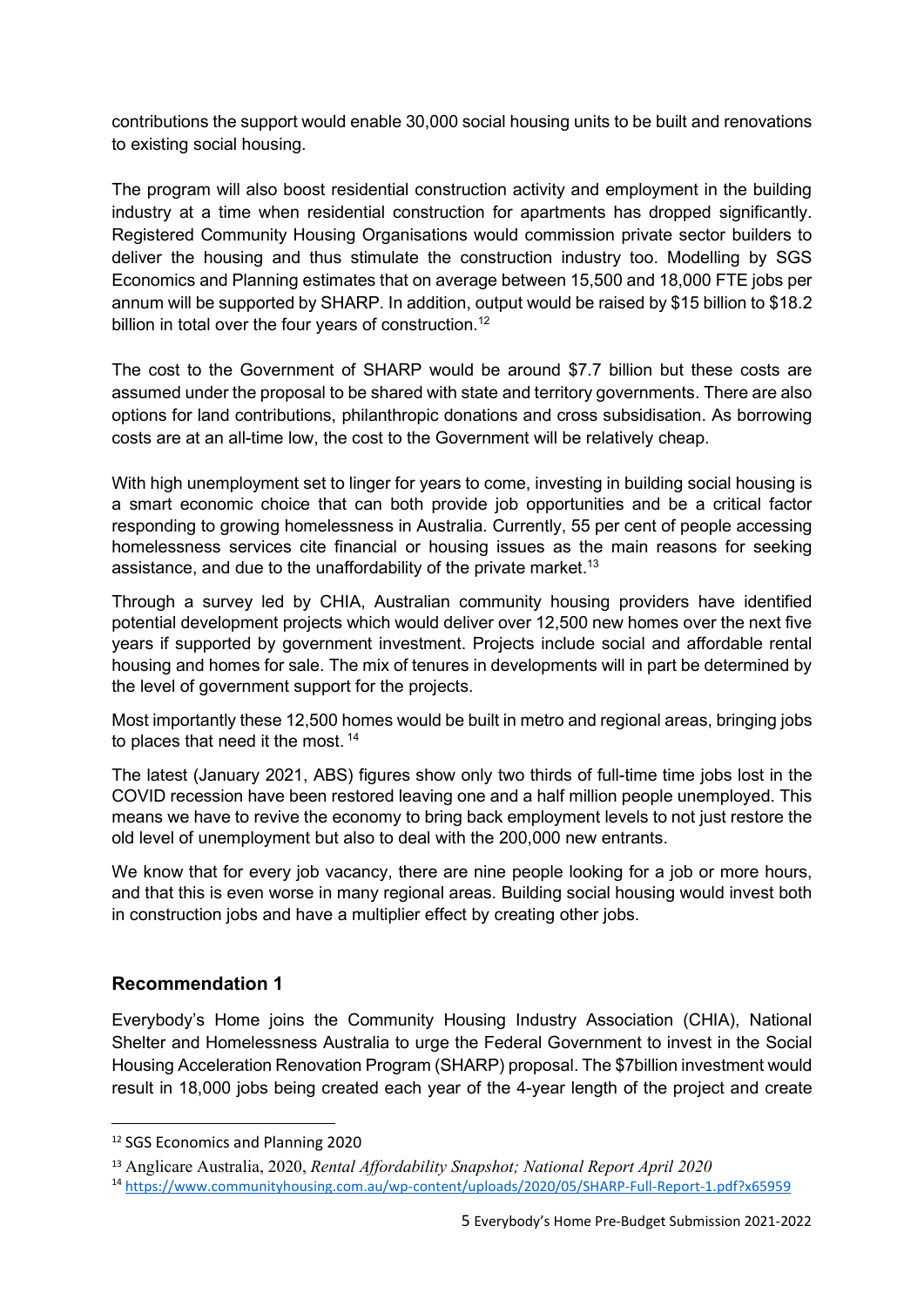30,000 homes for people in need. It should be included as a part of the critical infrastructure investment in the 2021 Budget.

#### Permanently increasing income support to allow a liveable income

COVID resulted in a swift reduction of jobs, wreaking unemployment in many sectors of the economy Whilst the economy is slowly recovering high unemployment and underemployment still remains.

By doubling the \$287 per week JobSeeker Payment the Government acknowledged that the previous payment was grossly inadequate. The best way to strengthen consumer demand and create jobs is to boost incomes on a permanent basis.

Evidence shows that people who were unemployed spent 85 per cent of the \$750 lump sum stimulus payments delivered in March 2020, compared with 74% spent by people in paid work and 63% for older people<sup>15</sup>. At the same time, research by Deloitte Access Economics for ACOSS found that cuts to the Coronavirus Supplement for people on JobSeeker, Youth Allowance and parenting payments would see the economy lose \$31.3 billion and 145,000 full-time jobs over the next two years.<sup>16</sup>

The Government's decision to cut the incomes of 2.3 million people by \$300 a fortnight in September and then a further \$250 per fortnight in January sent people who are unemployed back to the totally inadequate old Newstart rate of \$51 a day.

Many in our community believe that unemployment and related payments must be permanently increased. The increased income support payments have had a profound effect in homes across the country. For starters, people are in a much better position to keep a roof over their head. A survey conducted by ACOSS in May of people on Jobseeker showed that 93 per cent of people said they could now afford fresh fruit and vegetables. This compares with three-quarters saying they had to regularly skip meals to get by before the coronavirus supplement was introduced.<sup>17</sup>

This clearly shows just how inadequate support payments were before the COVID supplement and why the payments need to permanently increase to allow people a basic standard of living. It's important to note that around one million children now have a parent who relies on JobSeeker.<sup>18</sup>

By permanently increasing JobSeeker and related payments in the May 2021 budget, the Federal Government can avoid pushing hundreds of thousands of Australian households into poverty.

<sup>&</sup>lt;sup>15</sup> ABS, Receipt and use of government stimulus payments, July 2020

<sup>16</sup> ACOSS Supplementary Budget Submission, August, 2020, p.9

https://www.acoss.org.au/wp-content/uploads/2020/09/Final-ACOSS-Coronavirus-Supplement-to-ACOSS-09.09.2020.pdf

<sup>&</sup>lt;sup>17</sup> SGS Economics and Planning 2020

<sup>&</sup>lt;sup>18</sup> Australian Institute of Health and Welfare (2020) Specialist Homelessness Services: monthly data. https://www.aihw.gov.au/reports/homelessness-services/specialist-homelessness-services-monthly-data/data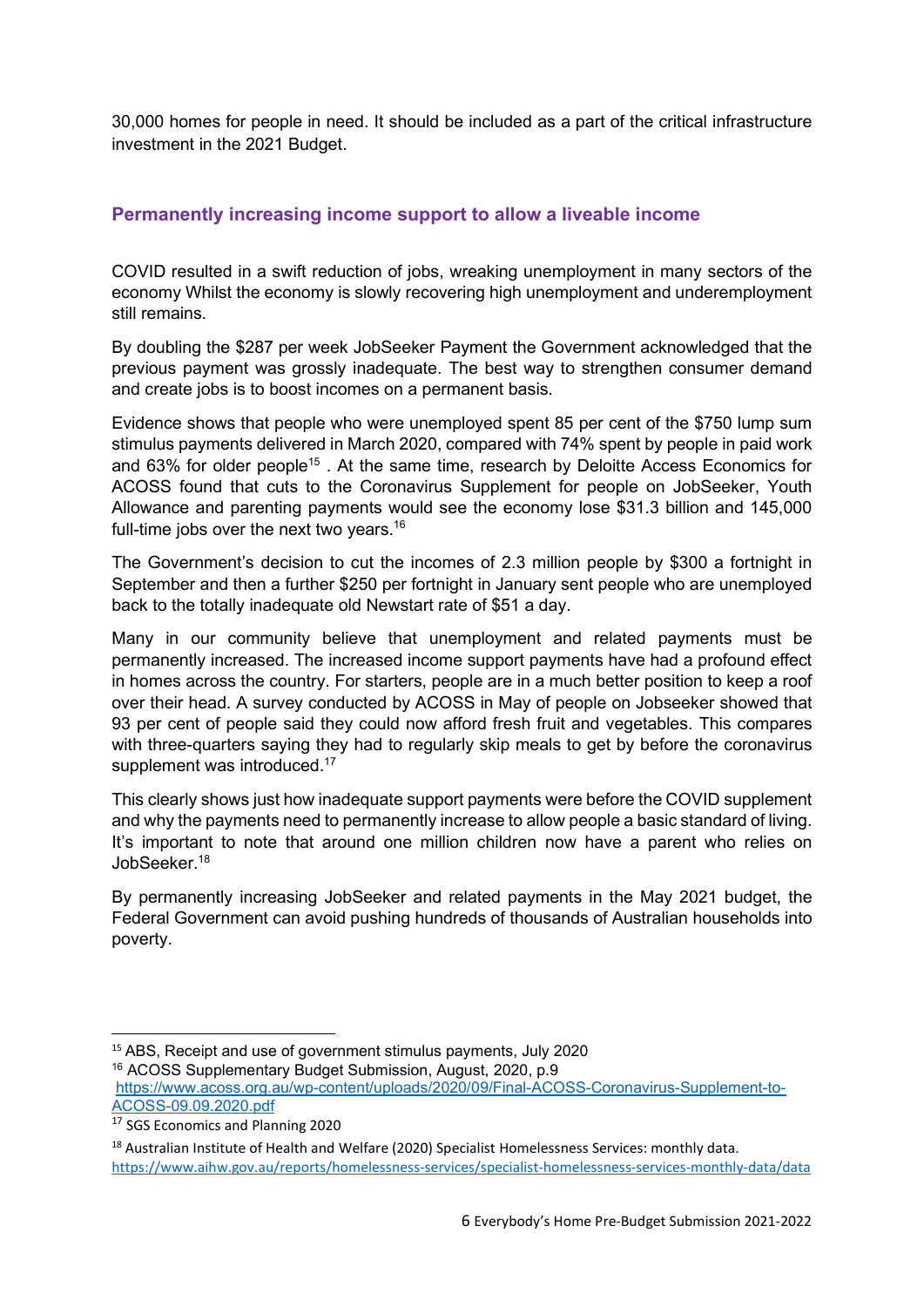### Recommendation 2

Everybody's Home calls on the Federal Government to permanently increase JobSeeker payments to an adequate level. We propose that this and related income support payments be increased to at least pension rates, with an increase of \$185 per week for single adults on Jobseeker. A permanent boost to people on low incomes, especially those who are unemployed, is the most cost-effective way to strengthen consumer demand and sustain growth in jobs and incomes, especially in the parts of the country most affected by higher unemployment.

#### Supporting people to have a roof over their heads

As raised previously rental housing affordability is a big issue in Australia and the risk of homelessness has increased.

With 1.5 million Australians locked out of work we must remember that many of them are renters. While a lot of focus has been placed on homeowners, and a lot of comment made about how we have entered a 'renter's heaven', the stark reality is that there is a major disconnect between commentary on the rental market and how it's actually working for those who are hardest hit by the pandemic. Many will be surprised to learn that affordability has not improved for people on low incomes but has in effect gotten worse.

For most people on low incomes, rent should not exceed 30 percent of a household budget to avoid financial stress. This is an internationally accepted benchmark drawn from years of study into the cost of living and how it affects people.

Early on, the Federal Government was forced to plug some of the gaping holes in Australia's safety net in order to avoid a major collapse. But these actions were temporary and didn't make any necessary structural changes Now, renters again find themselves in housing stress. In most states deferrals and eviction moratoriums have ended, with many in arrears for thousands of dollars. Cuts to JobSeeker, will leave many once again on the brink of losing their home while others will find themselves on the streets or seeking help from stretched service providers.

Before COVID, research indicated that there is a national shortage of just over 433,400 homes that are affordable for people who are homeless or living on the lowest incomes (the lowest 20% by household income).<sup>19</sup> This figure has grown. The latest report from Equity Economics and Everybody's Home measuring the economic fallout of COVID-19, projects that 24 per cent more Australian families will experience housing stress in 2021 due to the impact of the crisis.<sup>20</sup>

It is clear that renters have found themselves on the frontlines of the economic crisis caused by COVID. They are much more likely to be in low-paid or insecure work, and many of now face a situation where they are not only losing income, but at risk of losing their homes. So in addition to building social housing the Government must ensure that those renting can afford to do so. Like JobSeeker, the maximum rate of rental assistance hasn't increased in real term

 $19$  Australian Housing and Urban Research Institute (2018) Social housing as infrastructure: an investment pathway.

<sup>&</sup>lt;sup>20</sup> https://everybodyshome.com.au/wp-content/uploads/2020/12/201215-Double-Return-Homelessness-Report-UpdatedProofed2.pdf